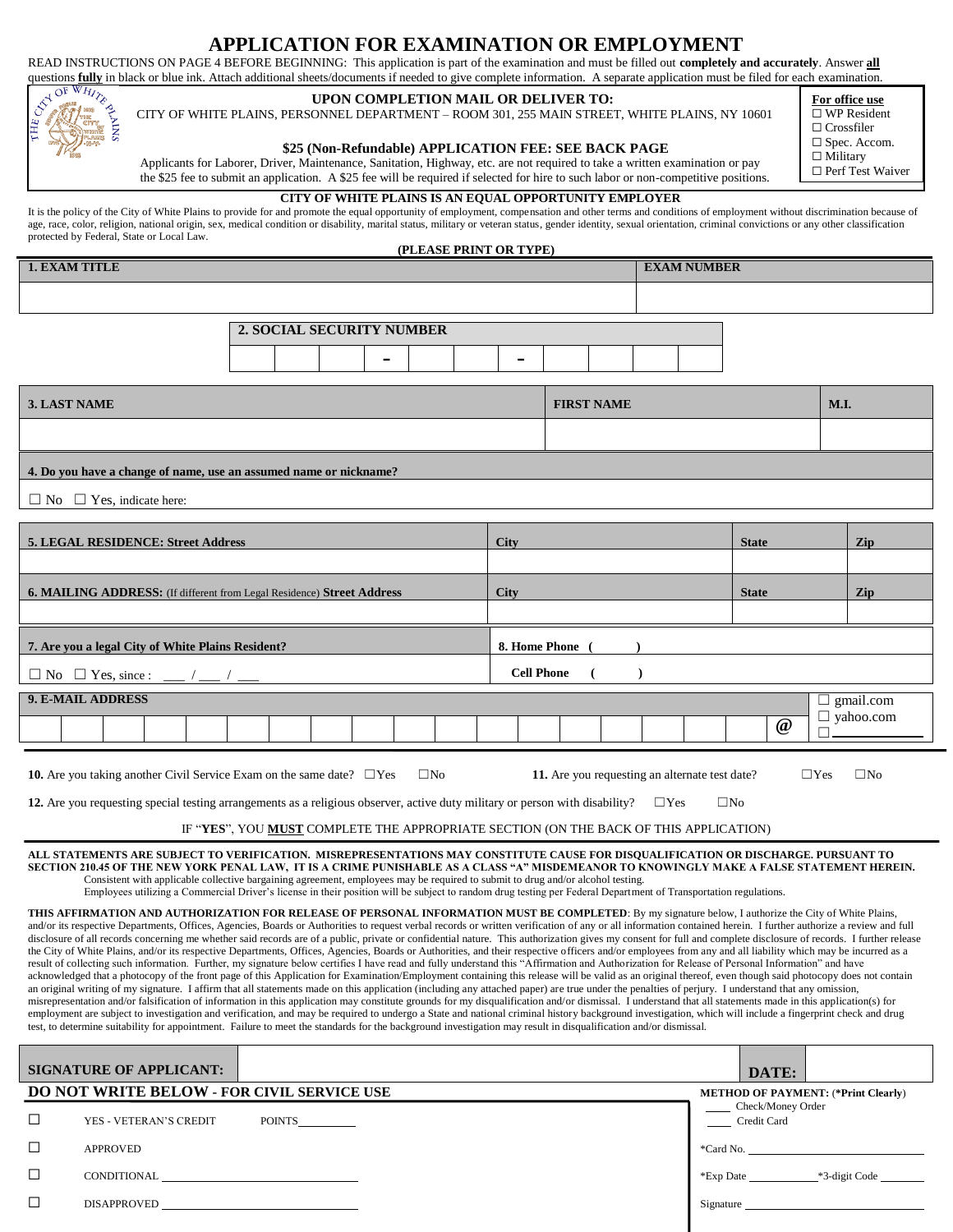| <b>EDUCATION AND TRAINING</b> |  |  |
|-------------------------------|--|--|
|-------------------------------|--|--|

|                                                                                                                                                                                                                                                                                                                                                                                                                                                                                                                                                                                                                                                                                                                                                                                                                                                                                                                                                       | <b>YES</b><br>N <sub>O</sub>                                 | ARE YOU 18 YEARS OF AGE OR OLDER?                                                                                                                                                                                              |                                                                                                                                                                        |               |  |  |  |
|-------------------------------------------------------------------------------------------------------------------------------------------------------------------------------------------------------------------------------------------------------------------------------------------------------------------------------------------------------------------------------------------------------------------------------------------------------------------------------------------------------------------------------------------------------------------------------------------------------------------------------------------------------------------------------------------------------------------------------------------------------------------------------------------------------------------------------------------------------------------------------------------------------------------------------------------------------|--------------------------------------------------------------|--------------------------------------------------------------------------------------------------------------------------------------------------------------------------------------------------------------------------------|------------------------------------------------------------------------------------------------------------------------------------------------------------------------|---------------|--|--|--|
| $\Box$<br>H                                                                                                                                                                                                                                                                                                                                                                                                                                                                                                                                                                                                                                                                                                                                                                                                                                                                                                                                           | YES<br>N <sub>O</sub>                                        | ARE YOU AUTHORIZED TO WORK IN THE UNITED STATES?                                                                                                                                                                               | If selected for employment, you will be required to submit documentary proof<br>of citizenship or status as a foreign citizen authorized to work in the United States. |               |  |  |  |
| <b>HS DIPLOMA:</b>                                                                                                                                                                                                                                                                                                                                                                                                                                                                                                                                                                                                                                                                                                                                                                                                                                                                                                                                    |                                                              | School Name: Name and School Name and School Name and School Name and School Name and School Name and School Name and School Name and School Name and School Name and School Name and School Name and School Name and School N | Location:                                                                                                                                                              | $^*$ Country: |  |  |  |
| <b>GED or TASC:</b><br>П                                                                                                                                                                                                                                                                                                                                                                                                                                                                                                                                                                                                                                                                                                                                                                                                                                                                                                                              | <b>YES</b><br>N <sub>O</sub><br><b>YES</b><br>N <sub>O</sub> | Issued By:                                                                                                                                                                                                                     |                                                                                                                                                                        |               |  |  |  |
|                                                                                                                                                                                                                                                                                                                                                                                                                                                                                                                                                                                                                                                                                                                                                                                                                                                                                                                                                       |                                                              |                                                                                                                                                                                                                                |                                                                                                                                                                        |               |  |  |  |
| <b>Education:</b> HS or HS equivalency diploma must be issued by an accredited education department of any State of the US or any territory, commonwealth, or<br>possession of the US or by the Canal Zone or from the US Armed Forces certifying successful completion of the tests related to general education development,<br>HS level. An official transcript will be required as verification of required college level training within 45 days after the date of the examination. Failure<br>to provide required official transcripts will result in disqualification. If you claim credit for a partially completed college curriculum to meet the minimum<br>exam qualifications, attach a list of courses and credits or semester hours completed. Indicate how many credit hours or courses are required for graduation. If the<br>examination asks for specific course work, list the courses which you have passed on an attached sheet. |                                                              |                                                                                                                                                                                                                                |                                                                                                                                                                        |               |  |  |  |
|                                                                                                                                                                                                                                                                                                                                                                                                                                                                                                                                                                                                                                                                                                                                                                                                                                                                                                                                                       |                                                              | <b>TRANSCRIPTS:</b> Previously filed _____________ On request from school _______________ Copy attached __________ (must follow up with official copy)                                                                         |                                                                                                                                                                        |               |  |  |  |
|                                                                                                                                                                                                                                                                                                                                                                                                                                                                                                                                                                                                                                                                                                                                                                                                                                                                                                                                                       |                                                              |                                                                                                                                                                                                                                | <b>COLLEGE/UNIVERSITY</b>                                                                                                                                              |               |  |  |  |

| Name of School and<br>City in which located* | Type of Course<br>or Major | Number of<br>College<br>Credits<br>Received | Were You<br>Graduated?<br>Yes or No | Type of Degree Received |
|----------------------------------------------|----------------------------|---------------------------------------------|-------------------------------------|-------------------------|
|                                              |                            |                                             |                                     |                         |
|                                              |                            |                                             |                                     |                         |
|                                              |                            |                                             |                                     |                         |
|                                              |                            |                                             |                                     |                         |
| PROFESSIONAL SCHOOLS                         | MILITARY SERVICE SCHOOLS   |                                             |                                     | <b>OTHER SCHOOLS</b>    |
|                                              |                            |                                             |                                     |                         |
|                                              |                            |                                             |                                     |                         |
|                                              |                            |                                             |                                     |                         |

\*Applicants with a foreign High School diploma or college degree and/or course work completed at foreign universities must submit a course by course evaluation of their educational credentials within 45 days after the date of the examination (or at the time of appointment for noncompetitive positions). You must pay the required evaluation fee. Evaluations will be accepted from services such as:

| <b>World Education Services, Inc.</b>                        | <b>Globe Language Services, Inc.</b> | <b>International Education Research Foundation, Inc.</b> |
|--------------------------------------------------------------|--------------------------------------|----------------------------------------------------------|
| <b>Bowling Green Station</b>                                 | 305 Broadway Ste. 401                | 6133 Bristol Pkwy                                        |
| P.O. Box 5087                                                | New York, NY 10007                   | Culver City, CA 90230                                    |
| New York, NY 10274-5087                                      | Web: www.globelanguage.com           | Web: www.jerf.org                                        |
| Web: www.wes.org Phone: (212) 966-6311 Phone: (212) 227-1994 |                                      | Email: $info@ierf.org$ Phone: (310) 258-9451             |

**LICENSE**: If a license, certificate or other authorization to practice a trade or profession is listed as a requirement on the announcement of the examination for which you are applying, complete the following and **attach copy**:

| Name of Trade or Profession                 | Specialty           | License Number                     |
|---------------------------------------------|---------------------|------------------------------------|
| Granted by (Licensing agency) City or State | Date License Issued | Registered From (Mo/Yr) To (Mo/Yr) |

**DRIVER'S LICENSE**: If a position requires a specified license to operate a motor vehicle list below. The applicant must provide the appointing authority a copy as proof of a current, valid license (subject to verification) prior to appointment.

| П | <b>OPERATOR</b>                 |
|---|---------------------------------|
| 冖 | $\alpha$ a a tro $\alpha$ i a t |

G **COMMERCIAL (CDL)**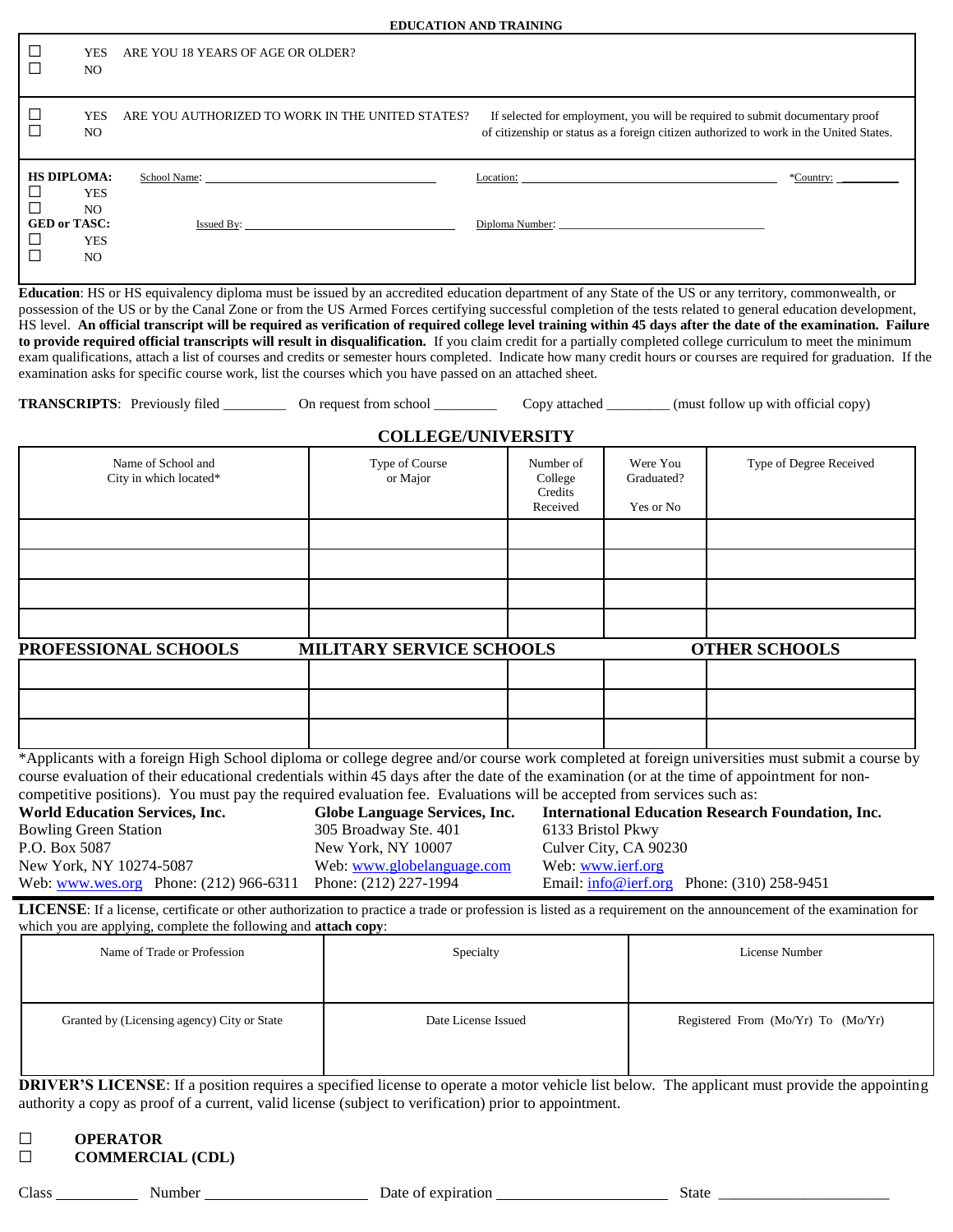## **DESCRIPTION OF EXPERIENCE ALL SECTIONS MUST BE FILLED OUT COMPLETELY. DO NOT LEAVE BLANK. A RESUME IS NOT A SUBSTITUTE.**

CAREFULLY READ THE MINIMUM QUALIFICATIONS SECTION ON THE ANNOUNCEMENT. Beginning with **your most recent position**, describe in detail **ALL** employment. You are responsible for submitting an adequate, clear and accurate description of all experience (nature of duties personally performed), showing the dates and estimated time spent at each task during those dates. Verified and documented volunteer (unpaid) experience will only be credited when specifically allowed by the job description or exam announcement. Omission or vagueness will not be interpreted in your favor. List as separate employment any changes of titles and duties which occurred during the course of your service. Supervisory experience is shown by indicating the nature and scope of supervision, length of time, and numbers of personnel supervised. If more space is needed, attach additional 8 ½ by 11 sheets. Applicable experience worked at less than full time will be pro-rated.

| LENGTH OF EMPLOYMENT<br>MO. YR.<br>MO. YR.<br>$\sim$ $\sim$ $\sim$<br><b>TO</b><br>FROM<br>$\sim$ $\sim$ $\sim$ $\sim$ | <b>FIRM</b> |                               | <b>ADDRESS</b> | CITY AND STATE        |  |  |
|------------------------------------------------------------------------------------------------------------------------|-------------|-------------------------------|----------------|-----------------------|--|--|
| $\Box$ PAID<br>HRS. PER WEEK:<br>$\Box$ UNPAID                                                                         |             | <b>DESCRIBE DUTIES BELOW:</b> |                |                       |  |  |
| TYPE OF BUSINESS:                                                                                                      |             |                               |                |                       |  |  |
| YOUR EXACT TITLE:                                                                                                      |             |                               |                |                       |  |  |
| <b>SUPERVISOR'S NAME:</b>                                                                                              |             |                               |                |                       |  |  |
| <b>SUPERVISOR'S TITLE:</b>                                                                                             |             |                               |                |                       |  |  |
| <b>REASON FOR LEAVING:</b>                                                                                             |             |                               |                |                       |  |  |
| LENGTH OF EMPLOYMENT<br>MO. YR.<br>MO. YR.<br>FROM /<br>$TO$ /                                                         | <b>FIRM</b> |                               | <b>ADDRESS</b> | <b>CITY AND STATE</b> |  |  |
| $\Box$ PAID<br>HRS. PER WEEK:<br>$\Box$ UNPAID                                                                         |             | <b>DESCRIBE DUTIES BELOW:</b> |                |                       |  |  |
| TYPE OF BUSINESS:                                                                                                      |             |                               |                |                       |  |  |
| YOUR EXACT TITLE:                                                                                                      |             |                               |                |                       |  |  |
| <b>SUPERVISOR'S NAME:</b>                                                                                              |             |                               |                |                       |  |  |
| <b>SUPERVISOR'S TITLE:</b>                                                                                             |             |                               |                |                       |  |  |
| <b>REASON FOR LEAVING:</b>                                                                                             |             |                               |                |                       |  |  |
| LENGTH OF EMPLOYMENT<br>MO. YR.<br>MO. YR.<br>TO<br>FROM /<br>$\sim$ $\sim$ $\sim$                                     | <b>FIRM</b> |                               | <b>ADDRESS</b> | <b>CITY AND STATE</b> |  |  |
| HRS. PER WEEK:<br>$\Box$ PAID<br>$\Box$ UNPAID                                                                         |             | <b>DESCRIBE DUTIES BELOW:</b> |                |                       |  |  |
| TYPE OF BUSINESS:                                                                                                      |             |                               |                |                       |  |  |
| YOUR EXACT TITLE:                                                                                                      |             |                               |                |                       |  |  |
| <b>SUPERVISOR'S NAME:</b>                                                                                              |             |                               |                |                       |  |  |
| <b>SUPERVISOR'S TITLE:</b>                                                                                             |             |                               |                |                       |  |  |
| REASON FOR LEAVING:                                                                                                    |             |                               |                |                       |  |  |
| LENGTH OF EMPLOYMENT<br>MO. YR.<br>MO. YR.<br>TO<br>$\sqrt{2}$<br><b>FROM</b><br>$\sqrt{2}$                            | <b>FIRM</b> |                               | <b>ADDRESS</b> | <b>CITY AND STATE</b> |  |  |
| $\Box$ PAID<br>HRS. PER WEEK:                                                                                          |             |                               |                |                       |  |  |
| $\Box$ UNPAID                                                                                                          |             | <b>DESCRIBE DUTIES BELOW:</b> |                |                       |  |  |
| TYPE OF BUSINESS:                                                                                                      |             |                               |                |                       |  |  |
| YOUR EXACT TITLE:                                                                                                      |             |                               |                |                       |  |  |
| <b>SUPERVISOR'S NAME:</b>                                                                                              |             |                               |                |                       |  |  |
| <b>SUPERVISOR'S TITLE:</b>                                                                                             |             |                               |                |                       |  |  |

**NOTE: Have you answered all relevant questions? An incomplete application may be disapproved. FEE IS NON-REFUNDABLE**